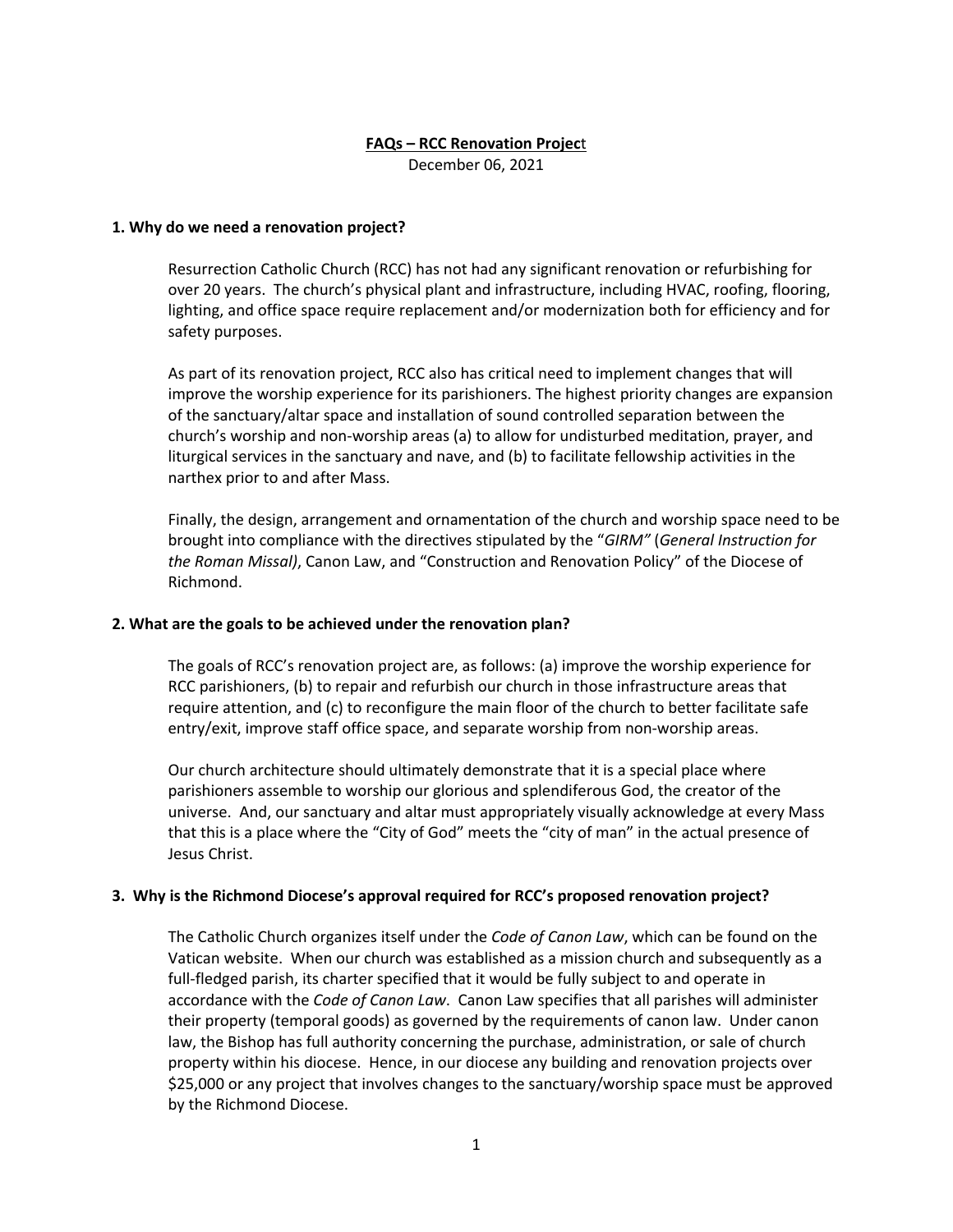# **4. What is the specific source for rules and regulations that govern the administration of church property and configuration of our church's worship space?**

All Roman Catholic Churches worldwide are subject to the instructions presented in the *Code of Canon Law* and the *Roman Missal*. In the United States, the provisos of the *Roman Missal* are further elucidated in the *General Instruction for the Roman Missal*, Third Edition.

Under the *Code of Canon Law*, canons 1254-1310 regulate the purchase, ownership, administration, and sale of temporal goods—i.e., all church property. (See Vatican website)

*General Instruction for the Roman Missal ("GIRM")*, Third Edition, as introduced by the United States Conference of Catholic Bishops in 2011, presents English language instructions for celebration of the Eucharist in the Roman Catholic Dioceses of the United States. Chapter V of the "GIRM" sets forth precepts and guidelines ("Instructions") for "The Arrangement and Ornamentation of Churches for Celebration of the Eucharist." The RCC renovation project must be compliant with these requirements. (See website: www.usccb.org/prayer-and-worship/themass/general-instruction-of-the-roman-missal)

### **5. What is the role of the Richmond Diocese's Building and Renovation Committee ("BARC")?**

Acting under the authority of the Bishop of the Richmond Diocese, the "BARC" is responsible for reviewing and approving any building and/or renovation project involving liturgical space, regardless of its scope and size in accordance with the diocese's "Construction and Renovation Policy" manual. The "BARC" enforces "Limits of Authority" (guidelines for approvals required to implement a building or renovation project based on the estimated monetary value of the project), and it oversees and administers a seven-phase review and approval process for project implementation. As the Bishop's delegate, the "BARC" makes decisions and operates in accordance with the *Code of Canon Law* and the "*GIRM*."

#### **6. Why does the installation of kneelers need to be part of the RCC renovation project?**

The Roman Catholic Diocese of Richmond requires that its member churches have kneelers installed to facilitate the celebration of the Eucharist in accordance with the "*GIRM*" and the instructions of the United Sates Conference of Catholic Bishops (USCCB). Since RCC did not provide for kneelers during its initial construction, the "BARC" now stipulates that priority be accorded to installing kneelers as part of any building and renovation project. This applies to all churches in the Richmond Diocese.

According to the "*GIRM*", Chapter II, Instruction 43, throughout the Dioceses of the United States the faithful "should kneel beginning after the singing or recitation of the Sanctus (Holy, Holy, Holy) until after the Amen of the Eucharistic Prayer, except when prevented on occasion of ill health, or for reasons of lack of space, of the large number of people present, or for another reasonable cause."

The United States Conference of Catholic Bishops ("Praying with Body, Mind, and Voice" – 2010) underscored that prayer during Mass "is expressed by our bodies well," and affirmed "that the bishops of this country have chosen the posture of kneeling for the entire Eucharistic Prayer."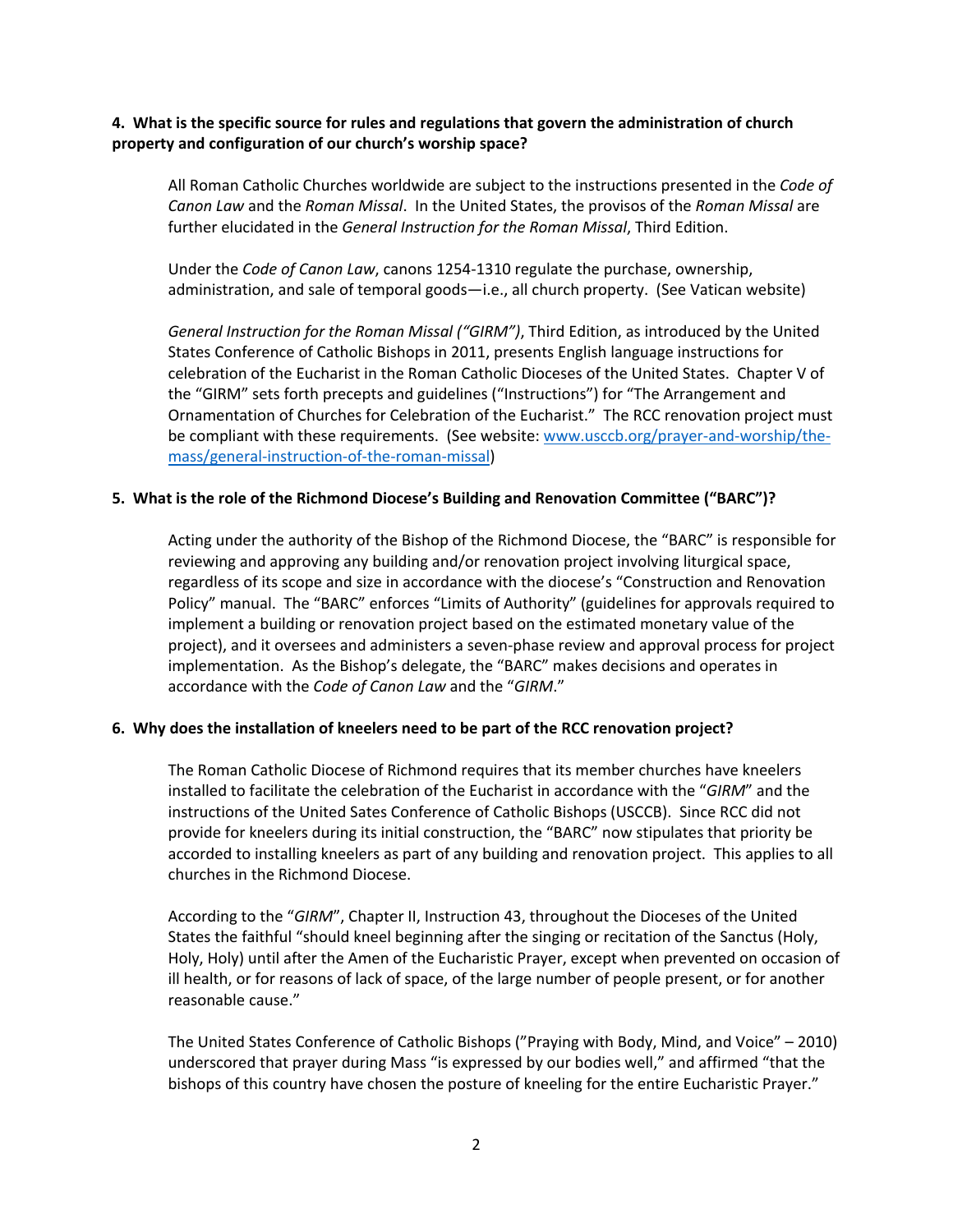Once kneelers are installed at RCC, each parishioner will have the choice to either kneel or sit depending on her/his personal physical considerations during the Eucharistic Prayer.

# **7. Why has the tabernacle been moved to the altar area under RCC's renovation project?**

According to the "*GIRM*," Chapter V, Article 314: "…the Most Blessed Sacrament should be reserved in a tabernacle in a part of the church that is truly noble, prominent, conspicuous, worthily decorated, and suitable for prayer." The majority of the churches that comprise the Diocese of Richmond, therefore, locate the tabernacle upon the altar.

Prior to the imposition of COVID restrictions, RCC's tabernacle was located in RCC's chapel. This made sense at that time because the worship space was not segregated from other areas of the church (e.g., the commons) and could not guarantee quiet, intimate space for prayer. During the COVID-lockdown phase in the Richmond Diocese, due to social distancing concerns in our small chapel and because chapel placement of the tabernacle was not "prominent or conspicuous," our previous Pastor decided that the tabernacle should be moved to the back center of the altar.

Under the proposed renovation plan, the tabernacle will remain positioned in the sanctuary behind the altar table, consistent with "*GIRM*" precepts, as it is now. There is no provision for a separate chapel in the renovation design due to lack of sufficient space. (Note: Within church architecture, separate chapels were and are more typically provided for in large, cathedral-style churches.)

# **8. Why is the "Risen Christ" depiction on the altar being replaced with a Christ Crucified rendering?**

The "Risen Christ" depiction authored by Joe Bisso is recognized by virtually all parishioners as a signature symbol of Resurrection Catholic Church. It represents our congregation's dedication to our Lord Jesus Christ, RCC's welcoming disposition to all who wish to join us in worshiping God and Jesus Christ according to Roman Catholic beliefs and tenets, and it is the cornerstone for the foundation of our parish.

The RCC Renovation Committee believes that the "Risen Christ" should be prominently featured in our church. However, the Committee is also cognizant that "Instruction 308" of the "*GIRM*" specifies that there is always to be a cross with the figure of Christ crucified upon it "either on the altar or near it, where it is clearly visible to the assembled congregation." From a theological perspective, the focus or apex of the Roman Catholic mass is the commemoration of Jesus' passion and sacrifice for all humanity. During the Liturgy of the Eucharist, we, the congregants, are direct participants and witnesses to Jesus' sacrifice. For this reason, the renovation plan incorporates a depiction of Christ crucified as the dominant focus overlooking the altar.

Under the renovation plan, the "Risen Christ" depiction will be relocated for prominent display in the narthex, as the emblem of our parish. It will be the first major piece of the religious art that greets worshippers as they enter Resurrection Catholic Church. Its placement in the narthex will present the theme of our parish and underscore the welcoming atmosphere of fellowship that we believe should define our parish and pervade our church.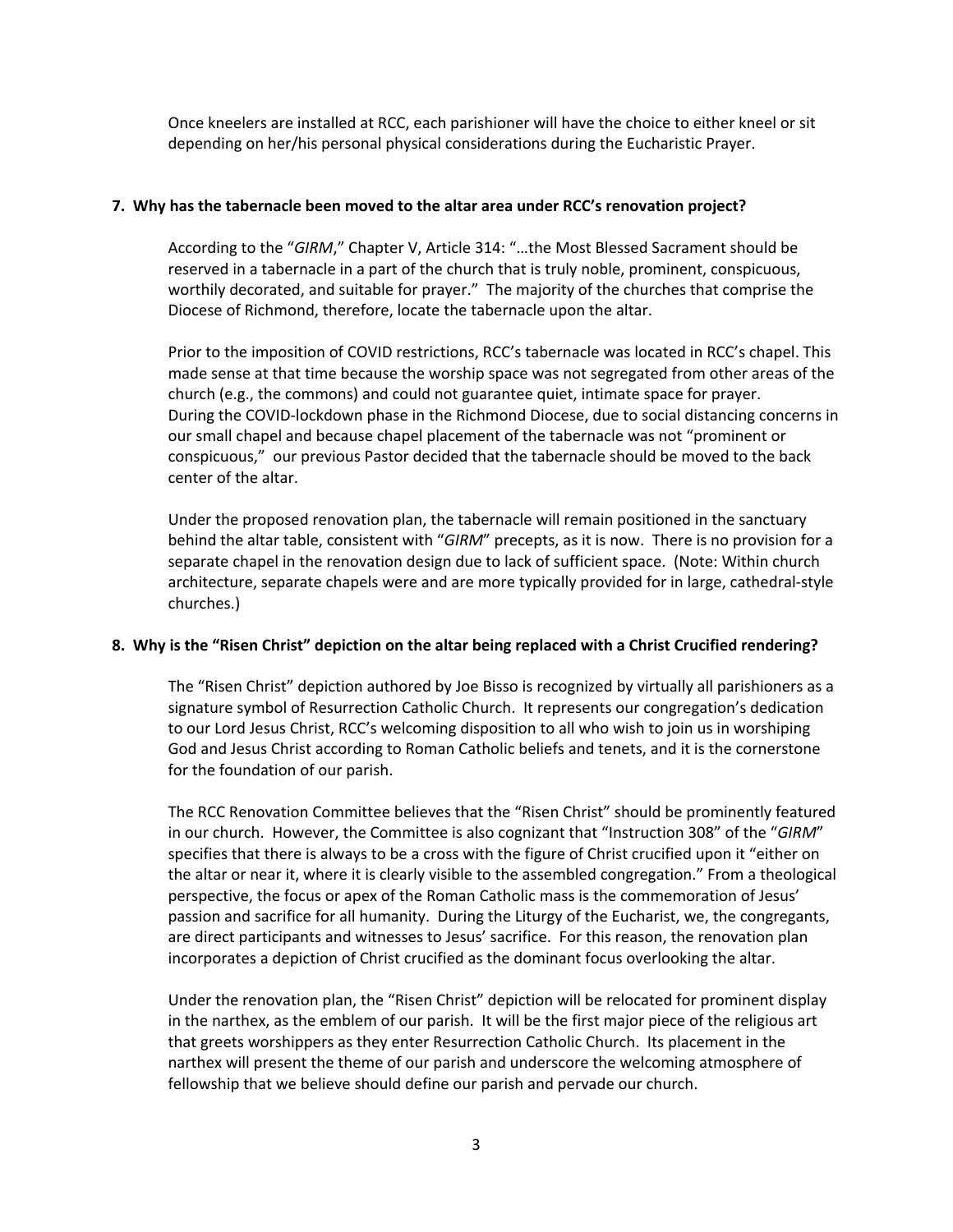#### **9. Why does the narthex need to be physically separated from the nave?**

Under our church's current configuration, the nave and commons area present one contiguous space. It is not possible to hold church services or for parishioners in the worship area to meditate and pray either prior to, during, or after church services without noise interference from conversations in the commons or office areas. It is also problematic to preserve the requisite sanctity of the worship space with the tabernacle present on the altar.

By installing a noise-control partition to separate the nave from the commons, worship can take place without disturbance for those engaged in prayer, fellowship activities will not be hindered, and business office affairs can be conducted without concern for noise level. Having the narthex physically separated from the nave will provide necessary space and opportunity for parishioners to gather and "catch up" before and after mass without worry that they may be interfering with prayer/worship activities.

#### **10. Why is reorientation of the choir being incorporated into RCC's renovation project?**

As the choir is currently situated, choir members do not have the opportunity for full participation in the Mass, which is a requirement for all congregants. Choir members do not have a direct view of the altar and the priest as Mass is being celebrated. The proposed reorientation of the choir will afford the choir the opportunity to fulfill its liturgical role and allow each member full, sacramental participation in the mass.

An additional concern regarding the choir's current placement is that its location alongside the altar/sanctuary diverts worshipers' attention from the liturgical activities taking place on the altar and lends the perception that choir members are performers apart from the congregation.

According to the "GIRM," Chapter V, Instruction 312: "The choir should be positioned with respect to the design of each church so as to make evident its character as a part of the gathered community of the faithful fulfilling a specific function. The location should also assist the choir to exercise its function more easily and conveniently to allow each choir member full, sacramental participation in the Mass."

Therefore, the choir ideally should not be located at the front of the church alongside the altar. The choir is being moved to the nave area in order (a) to provide choir members with the opportunity for full participation in the liturgy, (b) to be positioned so as not to detract the attention of the congregation from the Liturgy of the Eucharist, and (c) to facilitate and confirm choir members fulfilling their musical functions as sister and brother congregants, rather than separate musical performers. The pianist location will be finalized during the project's final design phase, such that the pianist will have sightlines to both the altar and the choir.

#### **11. Why does the flooring have to be replaced on the altar and in the nave?**

RCC's altar flooring needs to be repaired and replaced, and the sanctuary/altar area needs to be expanded.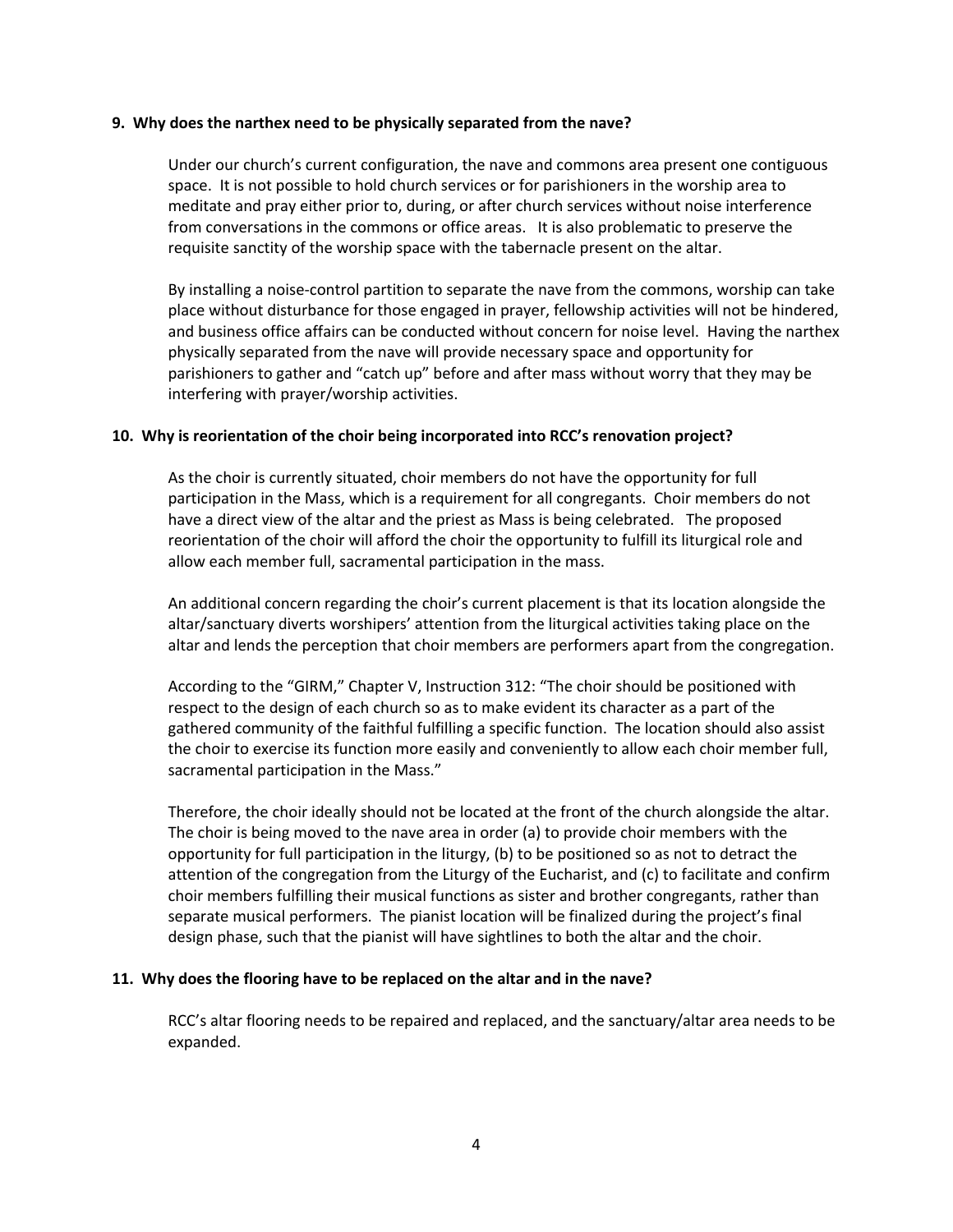Repair of the sanctuary/altar floor is necessary because there is significant weakness in the under-flooring which should be reconstructed and reinforced for safety reasons, and to eliminate floor creaking that interferes with celebration of the Mass.

The altar's current carpeted surface needs to be replaced with either a stone, tile, or hardwood surface to permit recovery of the Most Holy Eucharist in case of accidental dropping or spillage.

The altar needs to be enlarged because with the number of Eucharistic Ministers that participate in Mass celebration there is significant crowding on the altar that impairs movement of the celebrant and makes it unsafe for those standing at either side of the altar while the Eucharist is being celebrated.

The carpeting in the nave is quite worn after more than 20 years of service. It needs to be replaced with a different flooring, such as tile, new carpeting, or a combination thereof.

#### **12. Why does the original parishioner-made altar furniture have to be replaced?**

Foremost, RCC needs to upgrade its altar furniture to bring our church in compliance with the "GIRM" requirements. The altar table top should be made of stone or, alternatively, of solid wood and permanently fixed to the altar floor—ours currently is not. The ambo also needs to be upgraded to be a stationary fixture as complement to the altar table. (See "GIRM," Chapter V)

In general, our altar furniture is worn, dated and in need of repair or replacement. The tables, chairs, and candle holders are more than 20 years old and should be replaced in the context of the renovation project, consistent with a uniform design that will be finalized during the upcoming detailed design project phase.

#### **13. Where will the baptismal font be placed?**

The baptismal font is currently planned to be located in the center of the narthex. This is permissible under GIRM guidelines. Sight-lines to the baptismal font from the nave during funeral services and baptisms will be facilitated by opening of three sets of double doors in the partition separating the nave from the narthex.

During the final project design phase, if an efficient way can be found to place the font within the nave area, then the font may be relocated.

#### **14. What will happen to RCC's existing stained glass windows?**

Most of RCC's stained existing glass windows will be preserved and used in the renovation design.

The "Lake Window" currently installed over the altar will be moved and mounted over the main entrance doors to the church. It will be the first thing seen by worshipers as they drive up to the church and when they approach on foot to enter the main entry doors.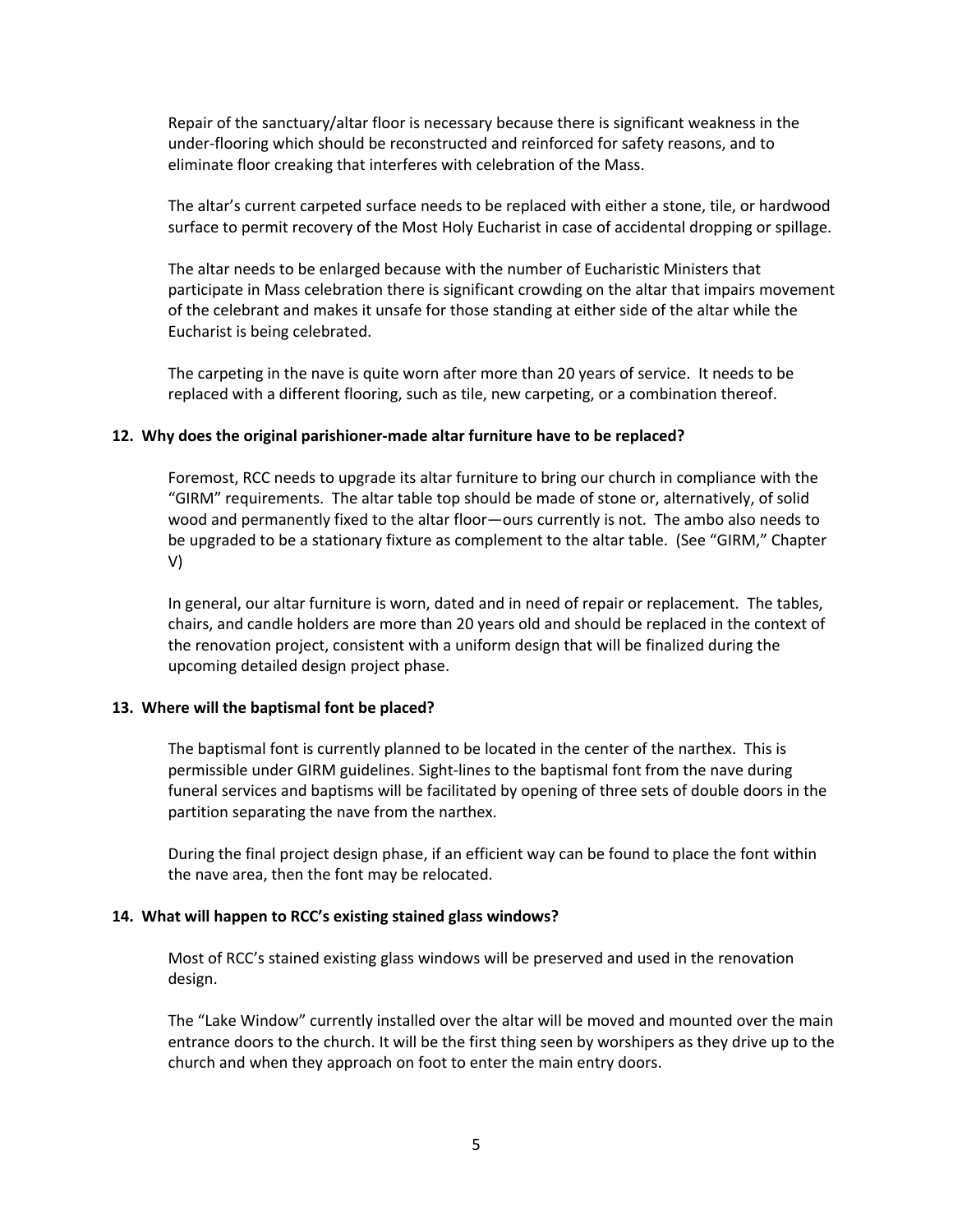The stained glass windows on either side of the nave will remain in the same place where they are now located.

The stained glass window now centered in the chapel will be relocated in the redesign, but the precise new location has not yet been selected.

The two stained glass pattern windows on either side of the sanctuary are not planned to be incorporated into the renovation project.

#### **15. Why is the ramp to the altar placed on the back wall of the sanctuary?**

The wheel chair ramp has been moved to the back of the altar for two reasons.

One of the main aims for sanctuary renovation is to expand the width of the altar floor space. Having a ramp in front will cut in to the planned altar enlargement.

Second, placing the ramp at the back of the altar will allow for a longer "runway." This results in less incline to traverse for those using walkers or wheelchairs. This ramp location will also allow for installation of a hand rail for the ramp's full length as an added safety feature.

#### **16. Why is the current chair style seating being replaced by pews?**

A key objective of the proposed church renovation design for the nave worship space is to create a more reverent and intimate setting for prayer and meditation for parishioners. The Renovation Committee believes that the installation of pews in the nave underscores that this space is singularly and permanently dedicated to prayer and worship, as is traditional in most Catholic churches.

The use of chairs for nave seating leaves the suggestion that this space is not devoted solely to prayer/worship, but can be regularly reconfigured and used for non-worship functions. Based on comments received from RCC parishioners, most are in favor of pew seating in the worship area.

The Committee recognizes that the new pew seating must be comfortable. Therefore, this will be an important consideration for the pew style that is selected in the final design. Options for padded pew benches or movable seat cushions will be given consideration. All kneelers installed with the new pews will be padded.

#### **17. What is the new seating capacity under the renovation program?**

The current seating capacity of our church is approximately 500. Under the renovation project the seating capacity will be reduced to 360 in the worship area. This reduction is the result of (a) an expansion of the narthex to accommodate fellowship activity, and (b) a decision to expand pew spacing to 18 inches from the standard 16 inches (back of pew to bench front) to make it easier for parishioners to navigate through the pew rows. Also, included in the seating plan are 4 pew cutouts to accommodate wheelchairs.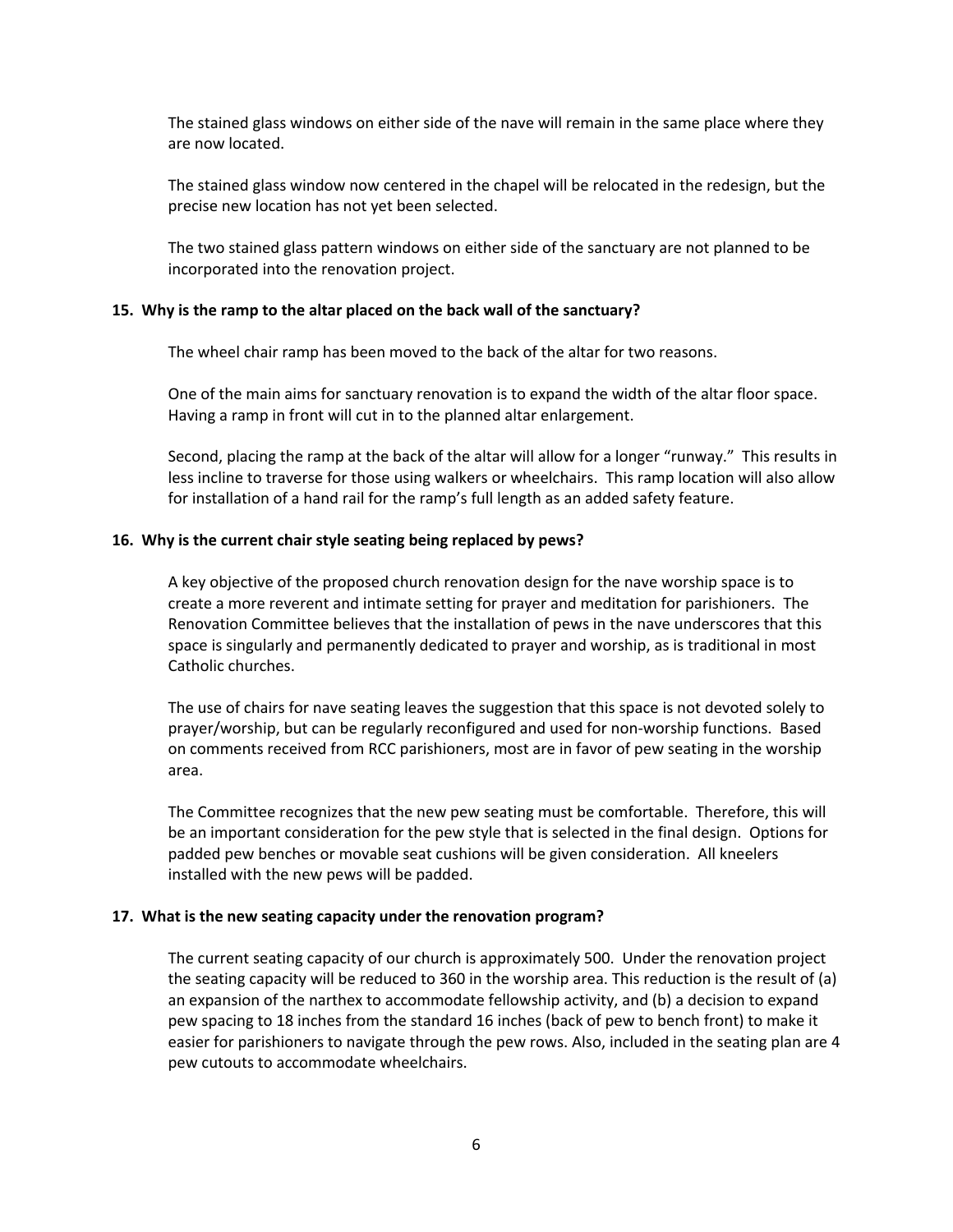The reduction in seating capacity will not significantly affect worship activities for the foreseeable future. The number of registered parish families has declined slightly over the last several years, and during holiday overflow Masses the narthex partition doors can be opened so that additional seating can be added in the narthex space. Also, when necessary, Masses can be livestreamed into Morrow Hall, which can be configured with chair seating.

The demographic projections for Bedford and Franklin Counties do not anticipate significant growth in population in our area for the near and medium term. Also, due to COVID concerns some parishioners are continuing to avoid in-person Mass participation and limit participation to live-stream Masses. However, if in the future in-person Mass participation increases dramatically for whatever reason, RCC should be able to schedule an additional Mass time for regular weekend Masses.

# **18. With the tabernacle on the altar, will the nave/worship area of the church be available for use for non-worship activities?**

Use of the worship area for non-worship activity will be decided by the Pastor on a case-by-case basis consistent with "*GIRM*" and Richmond Diocese guidelines.

### **19. Where will the library be located after the renovation program is completed?**

The final decision on the location of the library has not yet been made. It will either be placed in the main floor conference room or in one of the lower level classrooms.

# **20. In the renovated worship space design rendering, why are wood beams added to the ceiling along with wood crosshatch on the sanctuary wall?**

The wood beams and crosshatch are part of the design recommendation formulated by Nic Charbonneau, who is the renovation project architect from the firm Harrison Design. The Renovation Committee discerned from the start of its planning that the renovation design should wherever possible highlight the theme that RCC is a "lake church." Thus, most of the renovation design and artistic depictions draw upon scripture passages that are in some manner tied to water (e.g., Jesus' Baptism at the Jordan River, Jesus in a boat on the Sea of Galilee, Jesus standing at the shore of the Sea of Galilee).

In keeping with the "lake church" theme, Harrison Design developed the wood beam design to give the suggestion that upon entering the worship space worshipers were boarding an ark or ship that would carry them to their final destination of eternal life with Jesus. As we celebrate the Liturgy of the Eucharist, the sanctuary presents itself to us as a "living water" pathway to heaven.

# **21. Does the renovation plan take into consideration and comply with all relevant considerations for safe entry-exit and emergency evacuation?**

In preparing schematic design for RCC's renovation, the architectural design firm of Harrison Design has taken into account all applicable building code requirements, ADA (American Disability Act) provisos, and requisite safety requirements. In addition, the Parish Safety Committee has reviewed and approved the proposed schematic design floor plan.